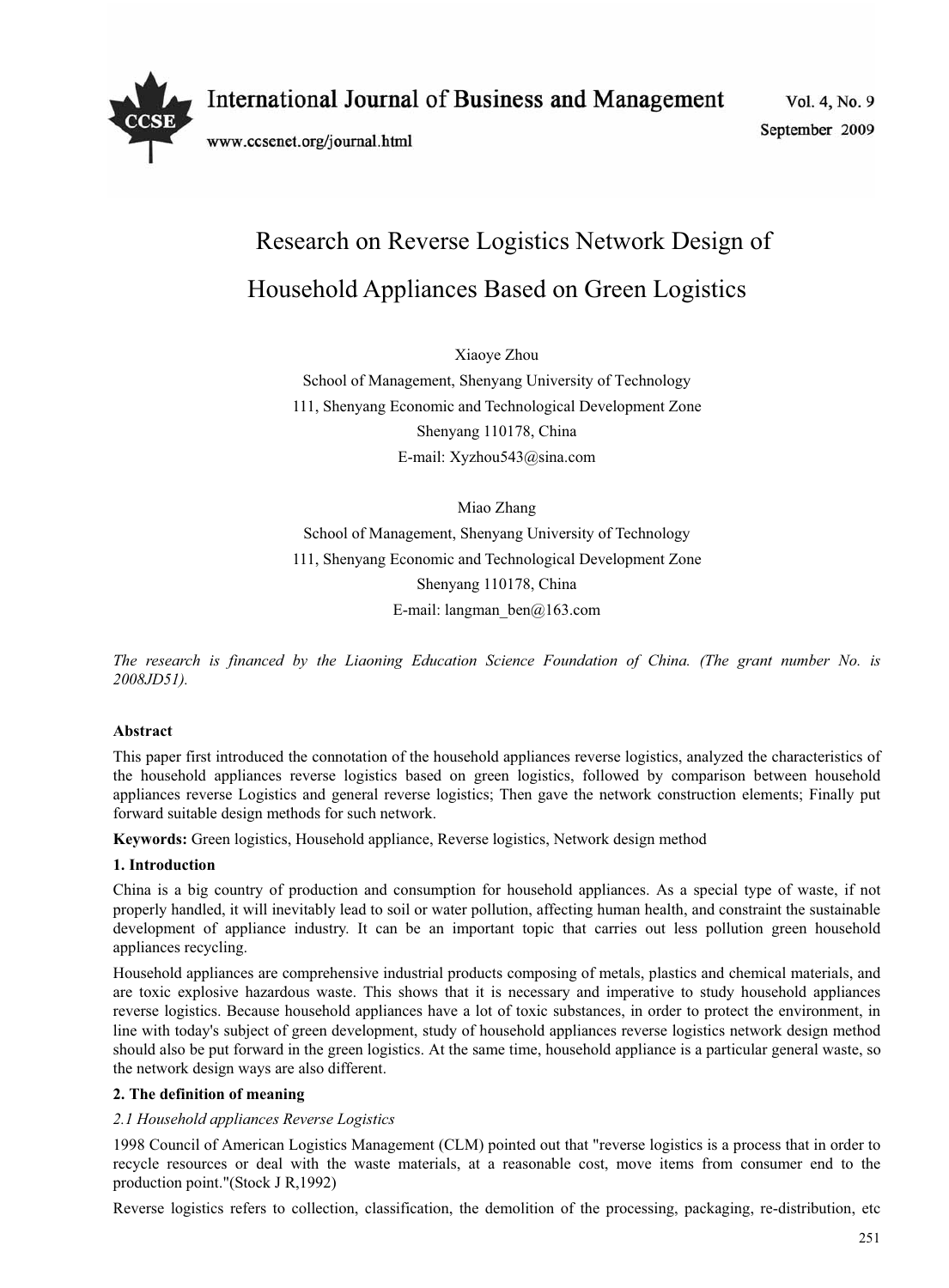(KoPichy RJ, 1993). In accordance with household appliances, transport items to the treatment site to form the articles entities flow. In the household appliances reverse logistics activities, main is the corresponding funds and information. The purpose of the flow is as much as possible to obtain the value of household appliances, and dispose them to avoid waste of resources and to reduce pollution.

## *2.2 Green Logistics*

Green Logistics is an environment logistics system which include both from raw material acquisition, product manufacturing, packaging, transportation, storage, to the green logistics process before reaching customers, and waste recycling and reverse disposal. Green Logistics emphasized that the process of inhibition in the logistics will do harm to the environment.

#### **3. Reverse logistics flow**

In practice, general waste is often carried out by the National Sanitation departments (Fleischmann M, 2001, P.156-173). Under normal circumstances waste are all transported to the nearest waste disposal sites by the sanitation workers, being stored through a series of technical means, the re-use and not re-use material were piled up, and then the two substances were respectively treated. In addition, the value of general solid waste is not very high, and no harm (except hazardous waste, the same below), therefore no law made enterprise take part in.

The flow of reverse logistics based on green logistics in practice is relatively complicated, and its implementation is shown as Figure 1.

## **4. Network design factors**

#### *4.1 Network Nodes*

Recovery node. Because the source of household appliances is often scattered, so it can not focus on a transfer to the receiving point. According to the source of household appliances and characteristics, what should decision is setting up many dispersed recycle bins, or concentrated small recycle bins, and or different levels of recycle center.

Sorting node. Different types, different quality, different situation household appliances can be used effectively after the necessary sorting. Concentrate sorting can be used to make the household appliances fully utilized through making use of a large scale equipments and high technology, but high transport costs. Sorting can sometimes scattered in the recycle bin, and no value waste can be directly sent to the disposal centers for harmless treatment, using effective way to avoid no use materials to enter the recycling network, saving transport costs.

Re-treatment Center. The recycling of household appliances is the core in the recycling network. It's the key to build an entire household appliance network that decides the site and the size.

#### *4.2 Network Level*

General material is not high value, no serious harm (except hazardous waste), and usually basically treatment facilities and equipment can be able to meet the need. General reverse logistics recovery network's core function is disposal, not having many levels.

Household appliances are complex, high-tech, and potentially harmful, so it must be handled by specialized centers or back to manufacturers in order to reduce pollution, and realize the objects of green logistics. So household appliance recycling network has a more layer than the general reverse logistics network, that is, the re-treatment center, which is a different place between the household appliance recycling network and general reverse logistics network. Based on the green logistics household appliance recycling network is as shown in Figure 2 and core function is the deep processing of household appliances.

Insert Figure 1 here

Insert Figure 2 here

# *4.3 Waste Disposal Site Settings*

For general waste, there is no law expressly requested manufacturers to implement waste logistics (Fleischmann M, 2000, P.653-666), so recycle bin is unified required to plan and construct by environmental protection departments. As to the household appliance, whether foreign or domestic, it explicitly required appliance manufacturers to be responsible for recycling of waste treatment, with emphasis on the harm to the environment. At the same time, realize the purification, so that the logistics resources can be fully used.

General waste can be locally destroyed, or transported to the relevant departments. The location of waste disposal can not be considered in the overall network, but choose to directly focus. But household appliances are particular, because there are a large number of toxic substances. Meanwhile it should stick to relevant environmental laws and regulations. Some household appliance should not be carried out to other place, can only be disposed locally.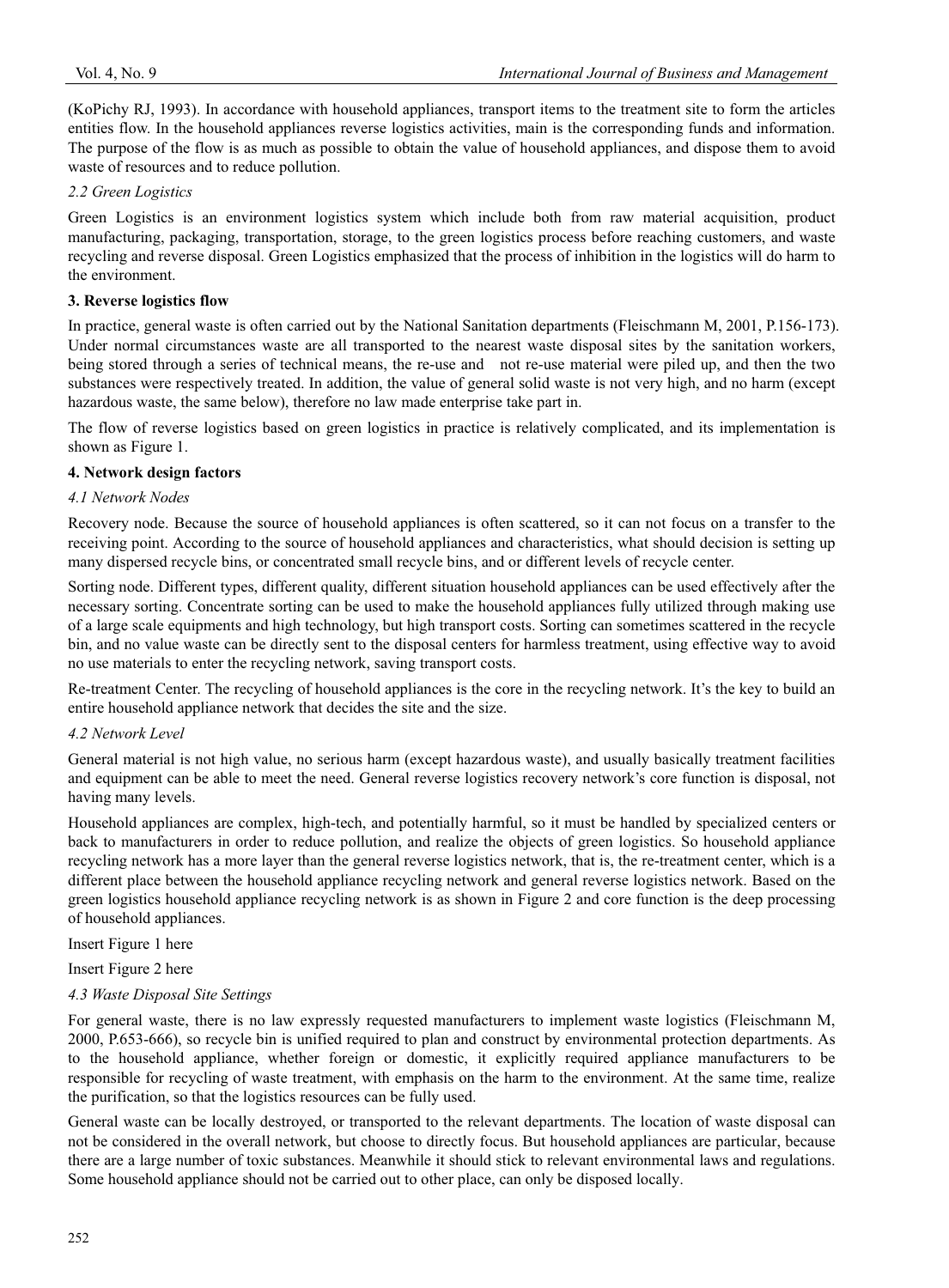# *4.4 Network Openness*

Most main aspects of general reverse logistics are simple, easy to handle, therefore the degree of openness is more clear and easy to design.

Household appliance reverse logistics depending on different subjects shows different characteristics in the degree of openness in its network. The recycling for parts and raw materials is generally open-loop structure; that is to say, the end point of household appliance will not be back to the original manufacturers or suppliers, not used by other manufacturers.

In need of repair or renovation it usually points the original source, belonging to the closed-loop structure. In reality, in order to better establish the overall network, a composite structure is used in the household appliance reverse logistics network design. It is as shown in Figure 3.

Insert Figure 3 here

# **5. Network design methods**

Compared to the general reverse logistics networks, household appliances reverse logistics network design based on the green logistics has its own characteristics, so it should not also adopt the general approach in the network design method. It should focus on a new network design method. In this paper, because the study on household appliances reverse logistics network in the hierarchical structure is more complex, at the same time green environmental protection becomes the focus, and therefore, this network design method used the Theory of Constraints (TOC)

Theory of Constraints are about to improve and best implement these management concepts and principles, then it can help enterprises realize the constraints - referred to as "bound" and further pointed out how to use the necessary improvements to eliminate constraints, so as to effectively realize goals (HuTung, 2002, P.457-473). Meanwhile industrial pollution will also make some improvements. According to this article related network characteristics and requirements of Green Logistics, TOC theory emphasize the following three points: (1) to increase effective Throughput; (2) reduce inventory; (3) reduce operating costs; (4) reduce pollution

Assuming that the network has three components, namely the consumer market (recovery point), testing center and the secondary market (demand points). First instruct the involving variables in the following methods.

Symbol:

- $i$  the recovery number after treatment by the test center product
- *j* —Recycling product number
- *m* Demand point number (secondary market)
- *<sup>u</sup>* Recovery point number
- *<sup>t</sup>* Testing Center Number

Decision variable:

*X<sub>itm</sub>* — after treatment the i product quantity delivering from the t testing center to the m demand point

*X<sub>jut</sub>* — the j recycled products quantity delivering from the U recovered point to the t testing center

Model parameters Description:

*P<sub>im</sub>* — the accept price of the i recycled product after treatment for the m demand point

*Cjut*—Unit transportation cost of the j recycling products delivering from the u a recovery point to the t testing center

*Citm*—Unit transportation cost treatment of the treatment i product delivering from the t testing center to the first m demand point

 $P_i$  — Unit recycling prices of the j Recycling Product

 $\theta_{ju}$  —Largest supply for recovery point u to the j Recycling Product

- $\eta_{ij}$  Into the i Recycling Product largest supply
- $\mu_t$  the t testing centers available capacity

 $D_{im}$ —the demand for the m demand point to the i Products

*V*— Unit consumption costs needed to deal with pollution in the whole delivering process

Based on the above symbol, we will build the network design model.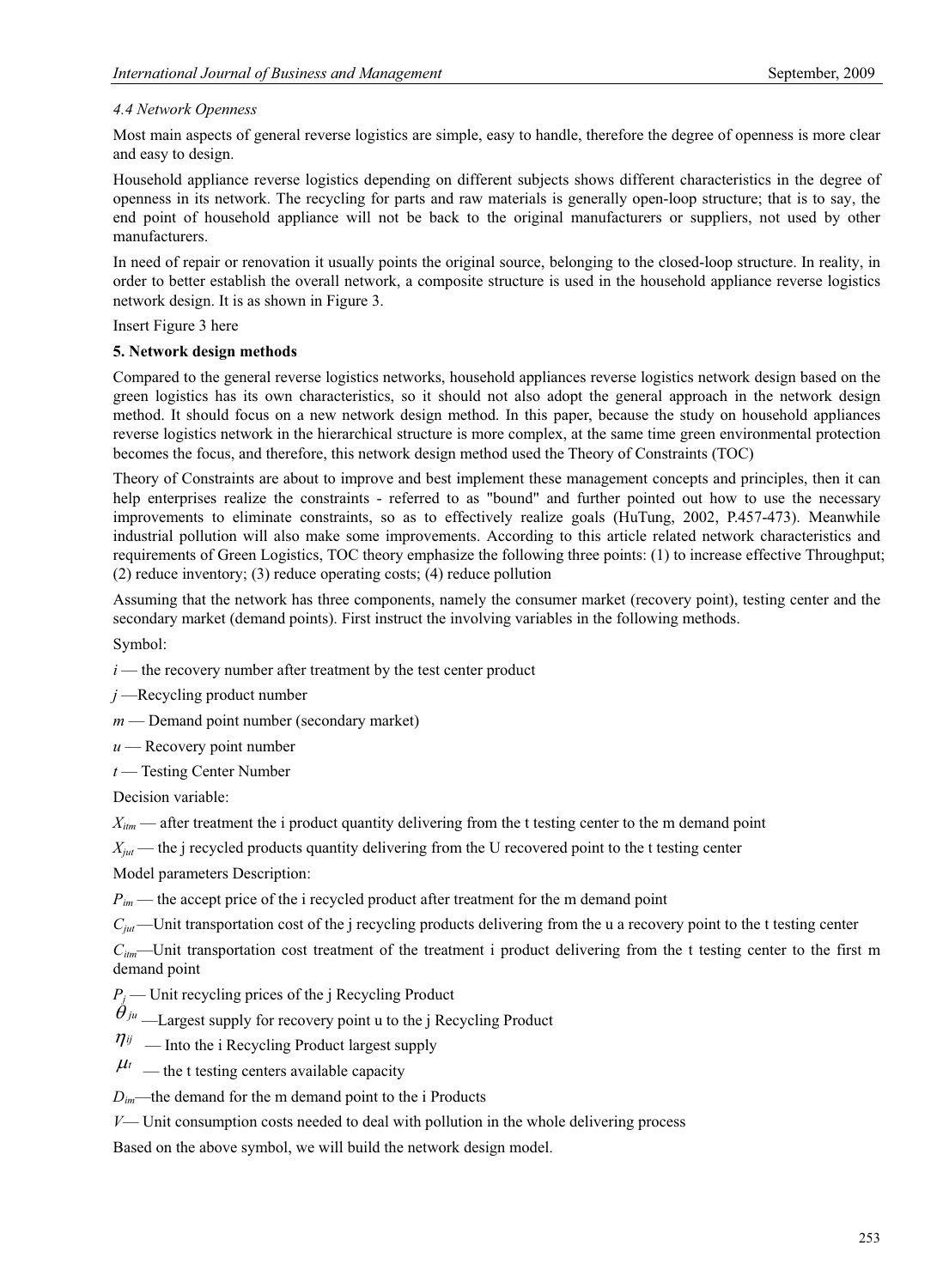$$
\max T = \sum_{i=1}^{I} \sum_{t=1}^{T} \sum_{m=1}^{M} P_{im} X_{im} - \sum_{j=1}^{J} \sum_{u=1}^{U} \sum_{t=1}^{T} (C_{iu} + p_{j} + V) X_{iu}
$$
\n
$$
s \ t \ \cdot \sum_{j=1}^{J} \sum_{t=1}^{T} X_{jut} \leq \theta_{ju} \tag{1}
$$

$$
\sum_{i=1}^{I} \sum_{m=1}^{M} \eta_{ij} X_{itm} \leq \sum_{u=1}^{U} X_{jut}
$$
 (2)

$$
\min \mu_t \leq \sum_{i=1}^I \sum_{m=1}^M X_{itm} \leq \max \mu_t \tag{3}
$$

$$
\sum_{t=1}^{T} X_{itm} \le D_{im} \tag{4}
$$

$$
X_{itm}, X_{jut} \geq 0 \tag{5}
$$

#### **6. Conclusions**

Recycling of household appliances is in fact a system of social engineering. This paper proposed several aspects of network design which should be paid attention to, then use TOC theory to design the reverse logistics net, considering pollution factors. Through this method it can solve the particularity of household appliances reverse logistics network design. All provide effective ways to green design for household appliance reverse logistics.

## **References**

Fleischmann M, Krikke HR, Dekker R & Flapper SDP. (2000). A characterization of Logistics networks for Product recovery. *Omega*, 28:653-666.

Fleischmann M. (2001). The impact of product recovery on logistics network design. *Production and Operations Management*, 10(2): 156-173.

Hu, Tung, Jiuhbiing &Huang, Kuan. (2002). A reverse logistics cost minimization model for the treatment of hazards wastes. *Transportation Research Part E*, (38):457-473.

KoPichy, Berg, MJ, LeggL & Dasappa V. (1993). *Reuse and Recycling: Reverse Logistics Opportunities*. Council of Logistics Management, Oka Brook, IL.

Stock J R. (1992). *Reverse logistics*. Oak Brook II: Council of Logistics Management.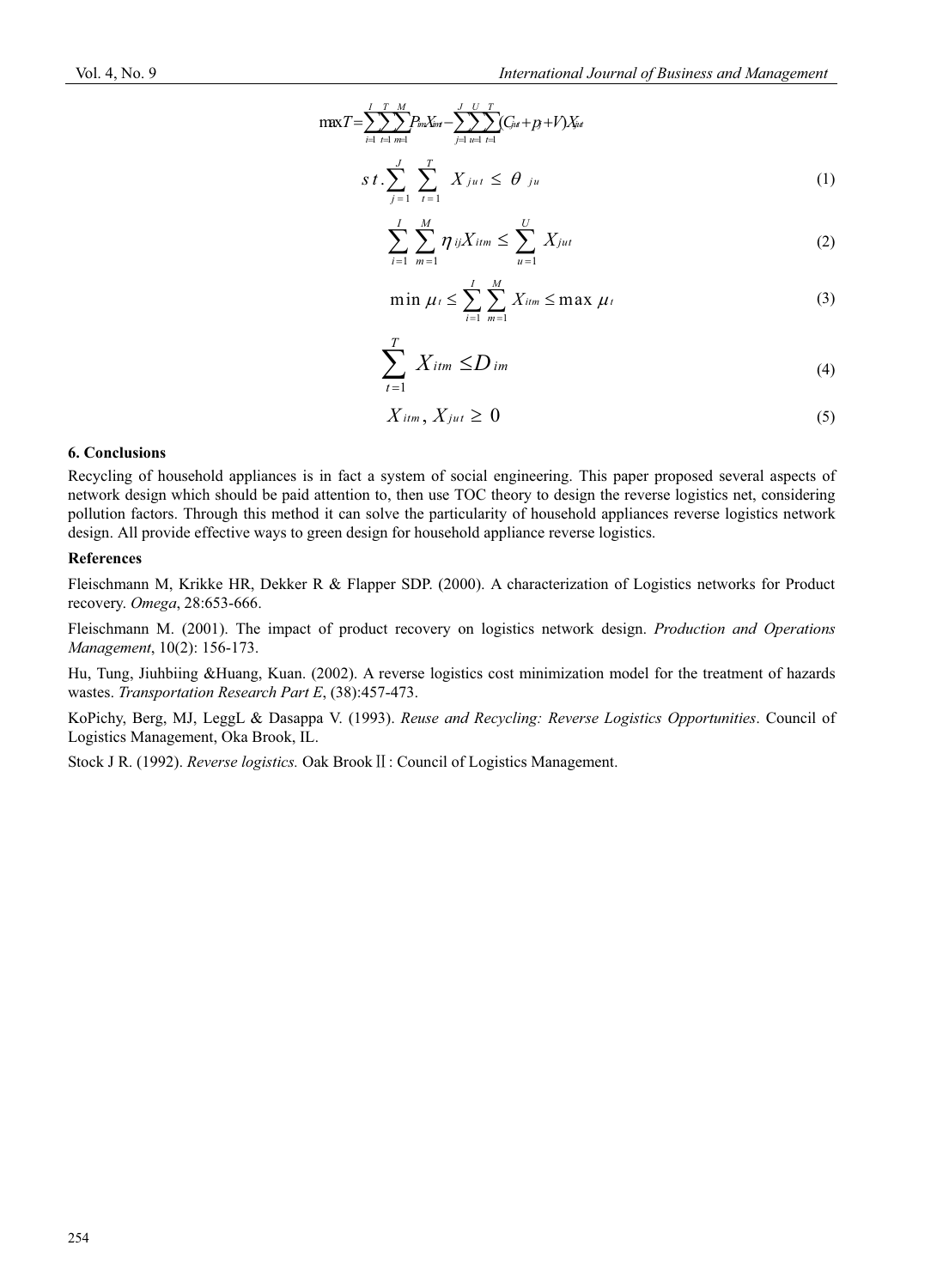

Figure 1. Flow of Reverse Logistics Based on Green Logistics



Figure 2. Reverse Logistics recycling network of waste home appliances based on Green Logistics